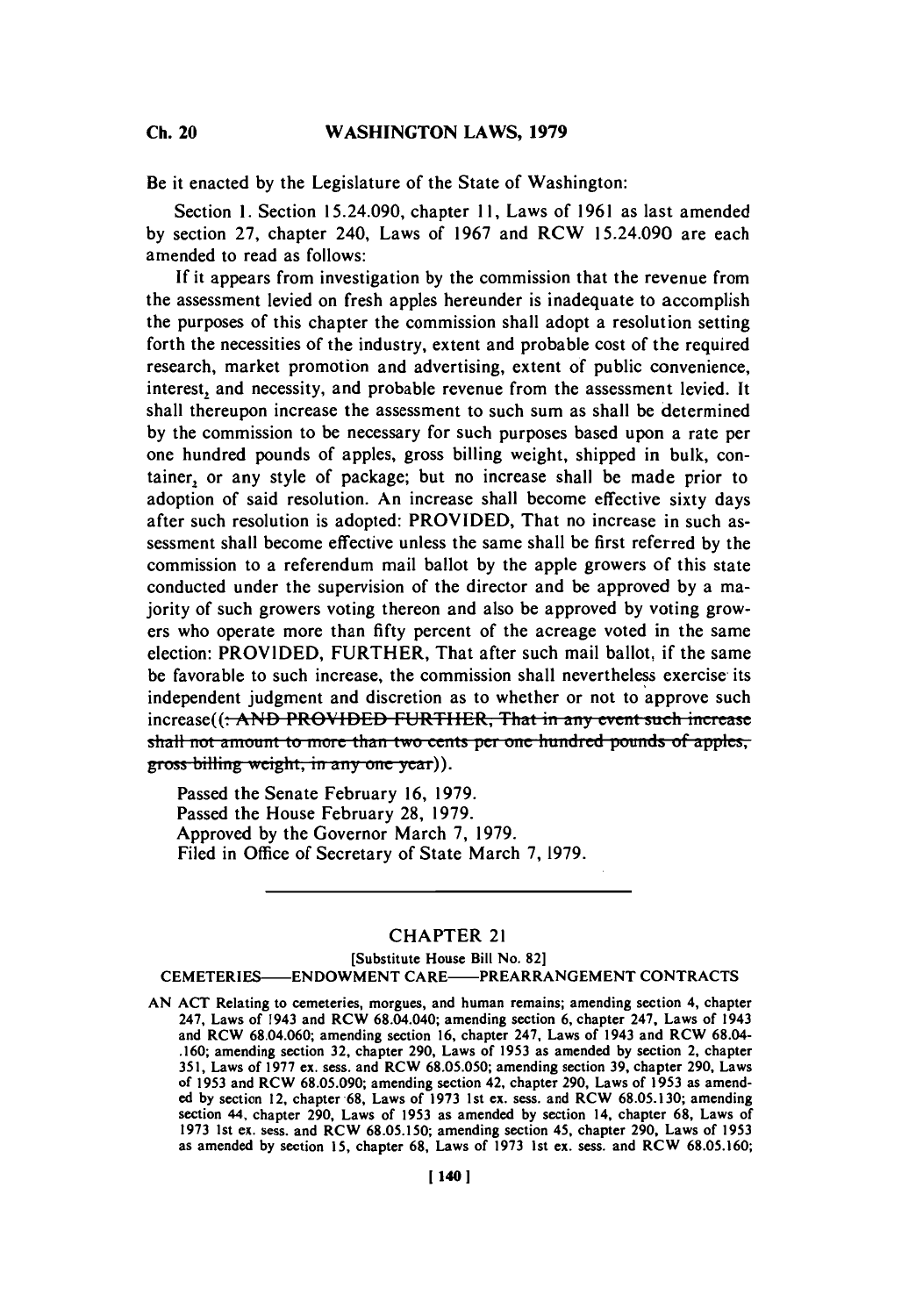amending section 40, chapter **290,** Laws of **1953** as last amended **by** section **3,** chapter **351,** Laws of **1977** ex. sess. and RCW **68.05.180;** amending section **5,** chapter **99,** Laws of **1969** ex. sess. as amended **by** section **17,** chapter **68,** Laws of **1973** 1st ex. sess. and RCW **68.05.255;** amending section **30,** chapter **290,** Laws of **1953** as amended **by** section **1,** chapter **133,** Laws of **1961** and RCW **68.05.280;** amending section **31,** chapter 247, Laws of 1943 and **RCW 68.08.180;** amending section **91,** chapter 247, Laws of 1943 and RCW **68.32.040;** amending section **98,** chapter 247, Laws of 1943 and RCW **68.32.060;** amending setion 120, chapter 247, Laws of 1943 as amended **by** section **5,** chapter **290,** Laws of **1953** and RCW 68.40.020; amending section **127,** chapter 247, Laws of 1943 as amended **by** section **13,** chapter **290,** Laws of **1953** and RCW 68.44.030; amending section 114, chapter 247, Laws of 1943 and RCW 68.44.140; amending section **115,** chapter 247, Laws of 1943 and RCW 68.44.150; amending section **1,** chapter **68,** Laws of **1973** 1st ex. sess. as amended **by** section **1,** chapter **55,** Laws of **1975** 1st ex. sess. and RCW **68.46.010;** amending section **3,** chapter **68,** Laws of **1973** 1st ex. sess. and RCW **68.46.030;** amending section **6,** chapter **68,** Laws of **1973** 1st ex. sess. and RCW **68.46.060;** amending section **7,** chapter **68,** Laws of **1973** 1st ex. sess. and RCW **68.46.070;** amending section **6,** chapter **351,** Laws of **1977** ex. sess. and RCW **68.46.120;** amending section 146, chapter 247, Laws of 1943 and RCW **68.48.070;** adding a new section to chapter 68.04 RCW; adding a new section to chapter **68.05** RCW; adding a new section to chapter 68.40 RCW; adding new sections to chapter **68.46** RCW; repealing section **131,** chapter 247, Laws of 1943, section **15,** chapter **290,** Laws of **1953** and RCW 68.44.050; and prescribing penalties.

Be it enacted **by** the Legislature of the State of Washington:

Section **1.** Section 4, chapter 247, Laws of 1943 and RCW 68.04.040 are each amended to read as follows:

"Cemetery" means any one, or a combination of more than one, of the following, in a place used, or intended to be used, and dedicated, for cemetery purposes:

**(1) A** burial par **k,** for earth interments.

(2) A mausoleum, for crypt  $((or *vault*))$  interments.

**(3) A** columbarium, for permanent cinerary interments.

Sec. 2. Section **6,** chapter 247, Laws of 1943 and RCW **68.04.060** are each amended to read as follows:

"Mausoleum" means a structure or building for the entombment of human remains in crypts  $((or$  vaults)) in a place used, or intended to be used, and dedicated, for cemetery purposes.

Sec. **3.** Section **16,** chapter 247, Laws of 1943 and RCW **68.04.160** are each amended to read as follows:

"Crypt" (( $\sigma$ r "vault")) means a space in a mausoleum of sufficient size, used or intended to be used, to entomb uncremated human remains.

**NEW SECTION.** Sec. 4. There is added to chapter 68.04 RCW a new section to read as follows:

"Vault", "lawn crypt" or "liner" means any container which is buried in the ground and into which human remains are placed in the burial process.

Sec. **5.** Section **32,** chapter **290,** Laws of **1953** as amended **by** section 2, chapter **351,** Laws of **1977** ex. sess. and RCW **68.05.050** are each amended to read as follows:

Three members of the board shall be persons who have had  $((\alpha - \text{min} - \alpha)$ mum of five years)) experience in this state in the active administrative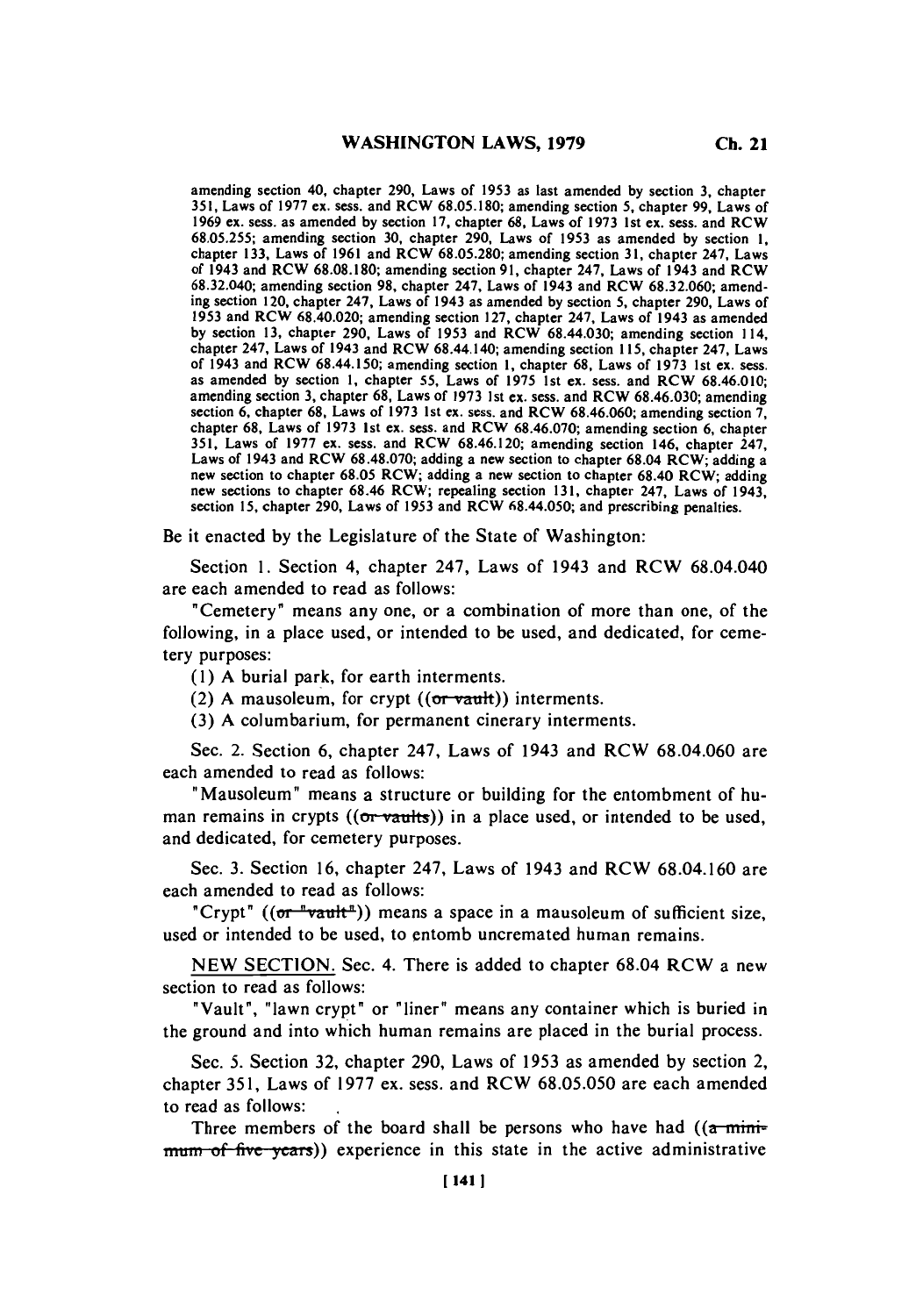management of a cemetery ((corporation)) authority or as a member of the board of directors thereof ((for this period)). Two members of the board shall be persons who have legal, accounting, or other professional experience which relates to the duties of the board. The sixth member of the board shall represent the general public and shall not have a financial interest in the cemetery business.

Sec. **6.** Section **39,** chapter **290,** Laws of **1953** and RCW **68.05.090** are each amended to read as follows:

The board shall enforce and administer the provisions of chapters 68.04 through ((68.44)) **68.46** RCW, subject to provisions of RCW **68.05.280** and shall have standing to seek enforcement of said provisions in the superior court of the state of Washington for the county in which the principal office of the cemetery authority is located. The board may refer such evidence as may be available concerning violations of chapters 68.04 through **68.46** RCW or of any rule or order promulgated **by** the board to the attorney general or the proper prosecuting attorney, who may in his discretion, with or without such a reference, in addition to any other action the board might commence, bring an action in the name of the board against any person to restrain and prevent the doing of any act or practice prohibited or declared unlawful in chapters 68.04 through **68.46** RCW.

Sec. **7.** Section 42, chapter **290,** Laws of **1953** as amended **by** section 12, chapter **68,** Laws of **1973** 1st ex. sess. and RCW **68.05.130** are each amended to read as follows:

The board shall examine the endowment care and prearrangement trust fund or funds of a cemetery authority:

(1) ((Within one year after June 11, 1953 and)) Whenever it deems necessary, but at least once every three years after the original examination except where the cemetery authority is either required **by** the board to, or voluntarily files an annual financial report for the fund certified **by** a certified public accountant or a licensed public accountant in accordance with generally accepted auditing standards;

(2) Whenever the cemetery authority in charge of endowment care or prearrangement trust fund or funds fails after reasonable notice from the board to file the reports required **by** this chapter; or

**(3)** Whenever it is requested **by** verified petition signed **by** twenty-five lot owners alleging that the endowment care funds are not in compliance with this title, or whenever it is requested **by** verified petition signed **by** twenty-five purchasers or beneficiaries of prearrangement merchandise or services alleging that the prearrangement trust funds are not in compliance with this  $((1973$  amendatory act)) title, in either of which cases, the examination shall be at the expense of the petitioners.

(4) The expense of the endowment care and prearrangement trust fund examination as provided in subdivisions  $(1)$  and  $(2)((\frac{1}{2})$  and  $\frac{1}{2})$ dollars per day for each examiner engaged in the examination whenever the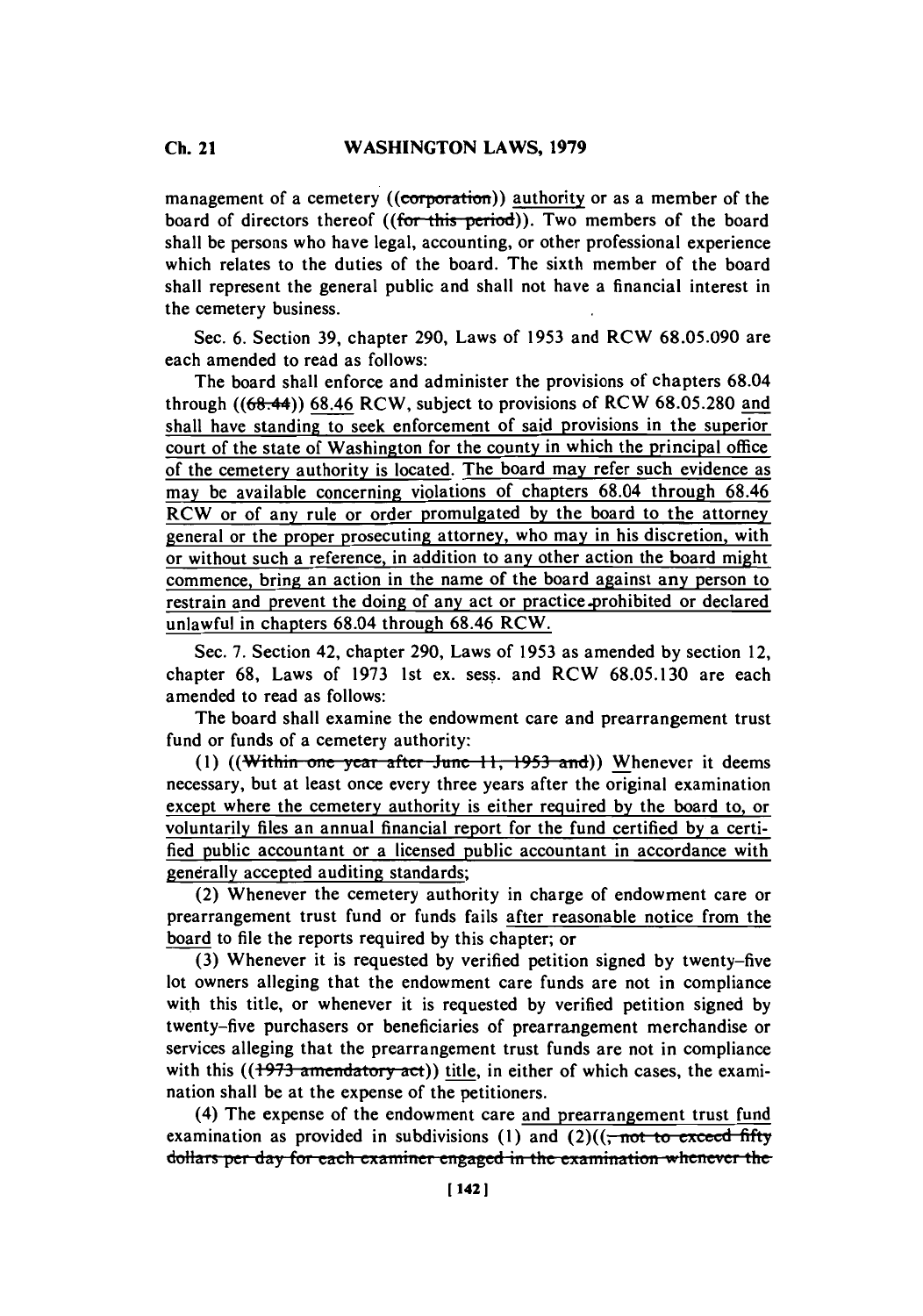*Examination requires more than two days, or the expense of the prear***rangement trust examination as provided in subdivisions (1) and (2) of this**section, not to exceed one hundred dollars per day for each examiner en**gaged in the examination)) shall be paid by the cemetery authority. Such** examination shall be privately conducted in the principal office of the cemetery authority.

Sec. **8.** Section 44, chapter **290,** Laws of *1953* as amended **by** section 14, chapter **68,** Laws of **1973** 1st ex. sess. and RCW *68.05.150* are each amended to read as follows:

In making such examination the board:

**(1)** Shall have free access to the books and records relating to the endowment care funds, their collection and investment, and the number of graves, crypts, and niches under endowment care $((:))$ ;

(2) Shall inspect and examine the endowment care funds to determine their condition and the existence of the investments $((.)$ ;

**(3)** Shall ascertain if the cemetery authority has complied with all the laws applicable to endowment care funds $((:))$ ;

(4) Shall have free access to all records required to be maintained pursuant to this ((1973 amendatory act)) chapter and to chapter 68.46 RCW with respect to prearrangement merchandise or services $((:)$ , unconstructed crypts or niches, or undeveloped graves; and

*(5)* Shall ascertain if the cemetery authority has complied with the laws applicable to prearrangement trust funds.

Sec. **9.** Section *45,* chapter **290,** Laws of **1953** as amended **by** section *15,* chapter **68,** Laws of **1973** 1st ex. sess. and RCW **68.05.160** are each amended to read as follows:

**If** any examination made **by** the board, or any report filed with it, shows that there has not been collected and deposited in the endowment care funds the minimum amounts required **by** this title, or if the board finds that the cemetery authority has failed to comply with the requirements of this ((1973 amendatory act)) chapter and chapter 68.46 RCW with respect to prearrangement contracts, merchandise, or services,  $((\text{and}/))$  unconstructed crypts or niches or undeveloped graves, or prearrangement trust funds, the board shall require such cemetery authority to comply with this chapter or with chapter  $68.40$  or  $68.46$  RCW ((or with this  $1973$  amendatory act)), as the case may be.

Sec. **10.** Section 40, chapter **290,** Laws of **1953** as last amended **by** section **3,** chapter **351,** Laws of **1977** ex. sess. and RCW **68.05.180** are each amended to read as follows:

Each cemetery authority in charge of cemetery endowment care funds shall annually, and within ninety days after the end of the calendar or fiscal year of the cemetery authority, file with the board *((annually, on or before*)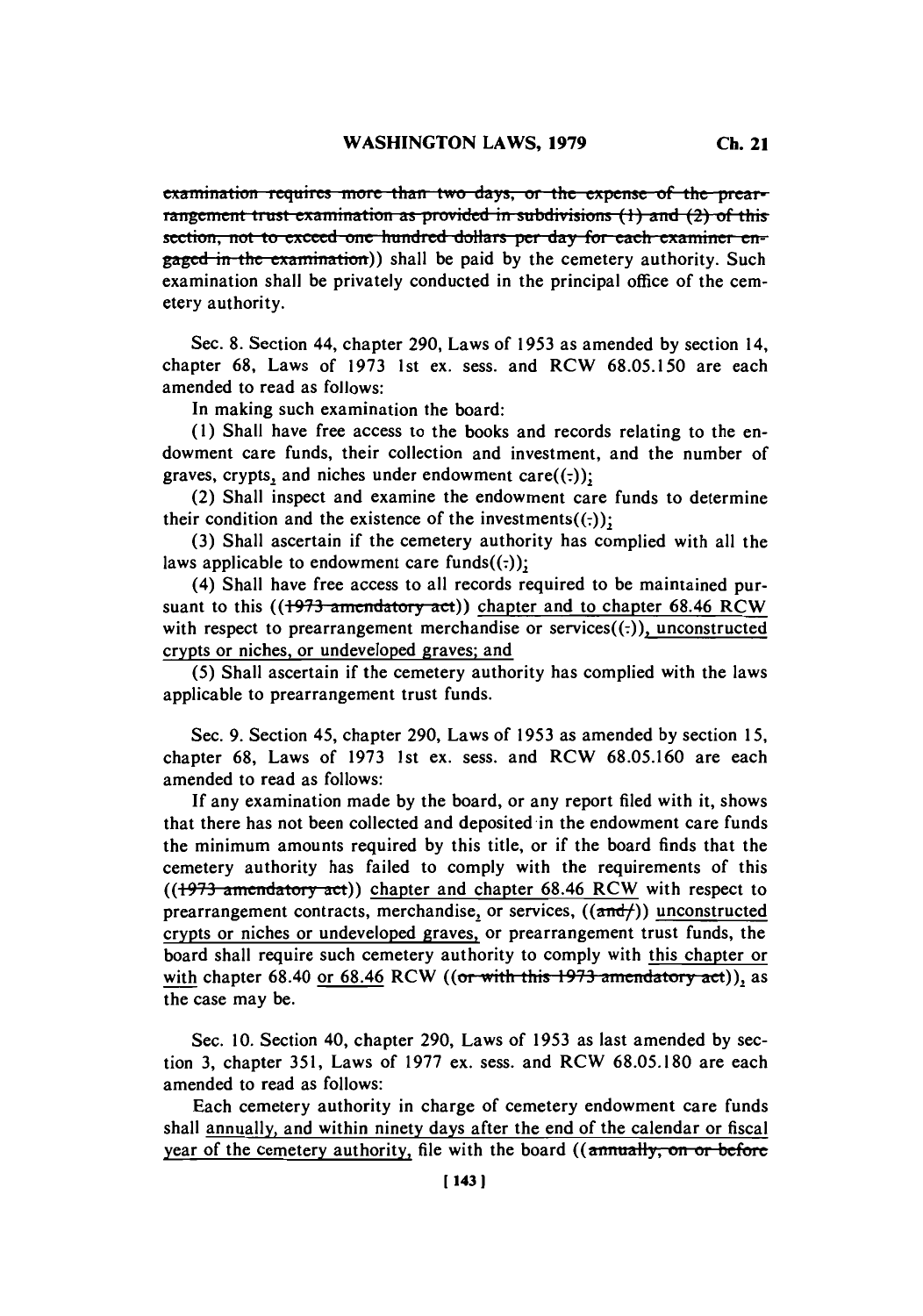the thirtieth day of June.)) a written report in form and content prescribed by the board ((setting forth:

 $(1)$  The number of square feet of grave space and the number of crypts and niches sold or disposed of under endowment care:

 $(a)$  From June 12, 1943, to the first day of January of the year preced**jume** the filing of this report.

(b) From the first day of January through the thirty-first day of December of the preceding year.

(2) The amount collected and deposited in both the general and special endowment care funds:

**(a) Prior to June 12, 1943.** 

(b) From June 12, 1943, to the first day of January preceding the filing of this report.

(c) From the first day of January through the thirty-first day of December of the preceding year segregated as to the amounts deposited for crypts, niches, and grave space.

**(3)** A statement showing the total amount of the general and special endowment care funds invested in each of the investments authorized by law and the amount of cash on hand not invested, which statement shall show the actual financial condition of the funds.

(4) A statement showing the information required to be filed pursuant **to** RCW 68.46.090)).

These reports shall be verified **by** the president or vice president, one other officer of the cemetery authority, the accountant or auditor preparing the same, and, if required **by** the board for good cause, a certified public accountant in accordance with generally accepted auditing standards.

Sec. **11.** Section *5,* chapter **99,** Laws of **1969** ex. sess. as amended **by** section **17,** chapter **68,** Laws of **1973** 1st ex. sess. and RCW **68.05.255** are each amended to read as follows:

Prior to the sale or transfer of ownership or control of any cemetery authority, any person, corporation or other legal entity desiring to acquire such ownership or control shall apply in writing for a new certificate of authority to operate a cemetery and shall comply with all provisions of Title **68** RCW relating to applications for, and the basis for granting, an original certificate of authority. The board shall, in addition, enter any order deemed necessary for the protection of all endowment care funds and/or prearrangement trust fund during such transfer. As a condition of applying for a new certificate of authority, the entity desiring to acquire such ownership or control must agree to be bound **by** all then existing prearrangement contracts and the board shall enter that agreement as a condition of the transfer. Persons and business entities selling and persons and business entities purchasing ownership or control of a cemetery authority shall each file an endowment care fund report and/or a prearrangement trust fund report showing the status of such funds immediately before and immediately after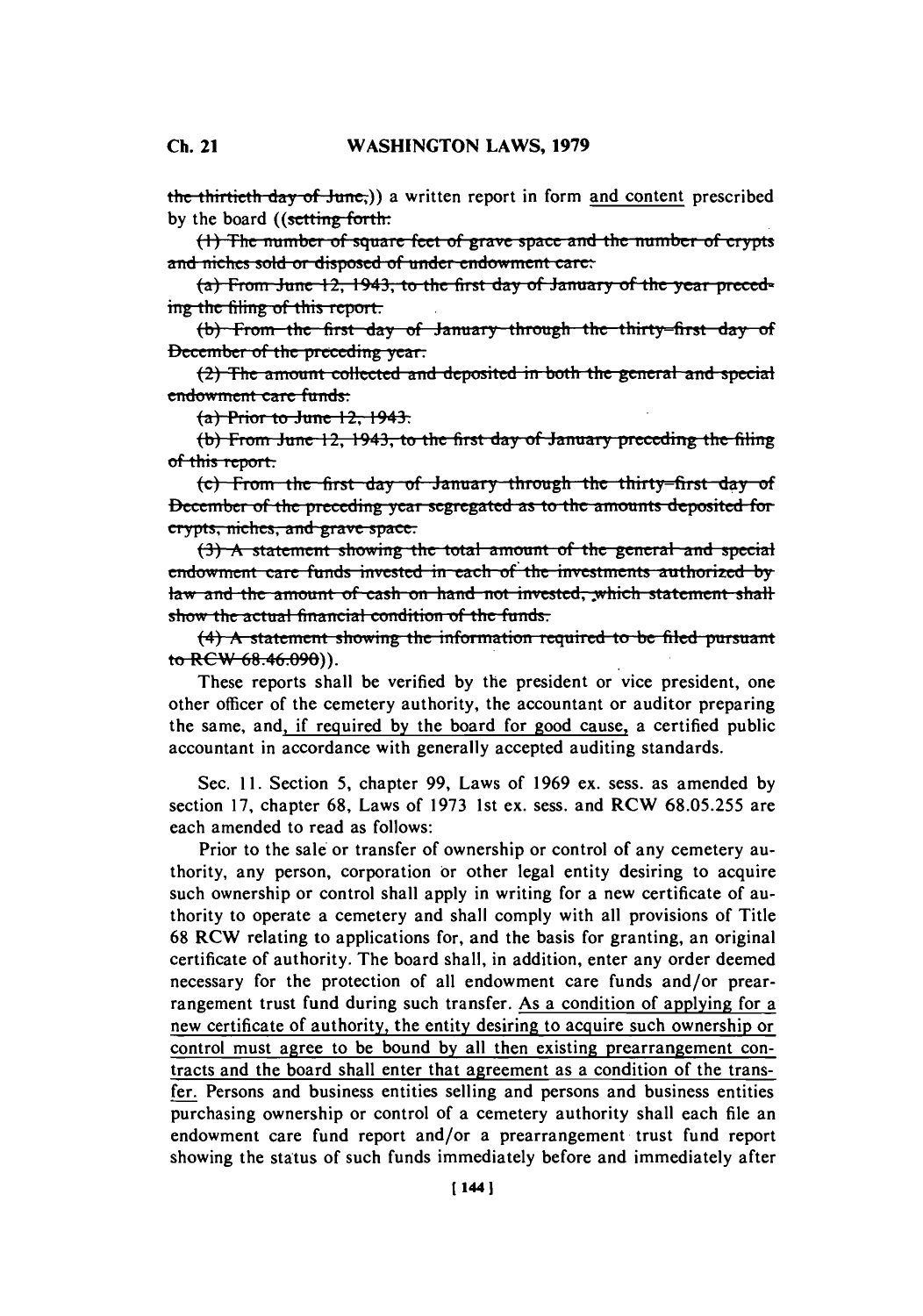such transfer on a written report form prescribed **by** the board. Failure to comply with this section shall be a gross misdemeanor and any sale or transfer in violation of this section shall be void.

**NEW SECTION.** Sec. 12. There is added to chapter **68.05** RCW a new section to read as follows:

Members of the board shall be immune from suit in any action, civil or criminal, based upon any official acts performed in good faith as members of such board, and the state shall defend, indemnify, and hold the members of the board harmless from all claims or suits arising in any manner from such acts. Expenses incurred **by** the state under this section shall be paid from the general fund.

Sec. **13.** Section **30,** chapter **290,** Laws of **1953** as amended **by** section **1,** chapter **133,** Laws of **1961** and RCW **68.05.280** are each amended to read as follows:

The provisions of this chapter do not apply to any of the following: **((Any religious corporation, church, coroner, religious society or denomination, a corporation sole administering temporalities of any church or religious society or denomination, or any cemetery organized, controlled, and** operated by any of them, any county, town, or city cemetery.)

**(1)** Nonprofit cemeteries which are owned or operated **by** any recognized religious denomination which qualifies for an exemption from real estate taxation under RCW **84.36.020** on any of its churches or the ground upon which any of its churches are or will be built; or

(2) Any cemetery controlled and operated **by** a coroner, county, city, town, or cemetery district.

Sec. 14. Section **3 1,** chapter 247, Laws of 1943 and RCW **68.08.180** are each amended to read as follows:

The cemetery authority may inter or cremate any remains upon the receipt of a written authorization of a person representing himself to be a person who has acquired the right to control the disposition of the remains. **A** cemetery authority is not liable for interring or cremating pursuant to such authorization, unless it has actual notice that such representation is untrue.

In the event the state of Washington or any of its agencies provide the funds for the disposition of any remains and the state or its agency elects to provide the funds for cremation only, the cemetery authority shall not be criminally or civilly liable for cremating the remains.

Sec. **15.** Section **91,** chapter 247, Laws of 1943 and RCW **68.32.040** are each amended to read as follows:

**If** no interment is made in an interment plot which has been transferred **by** deed or certificate of ownership to an individual owner,. or if all remains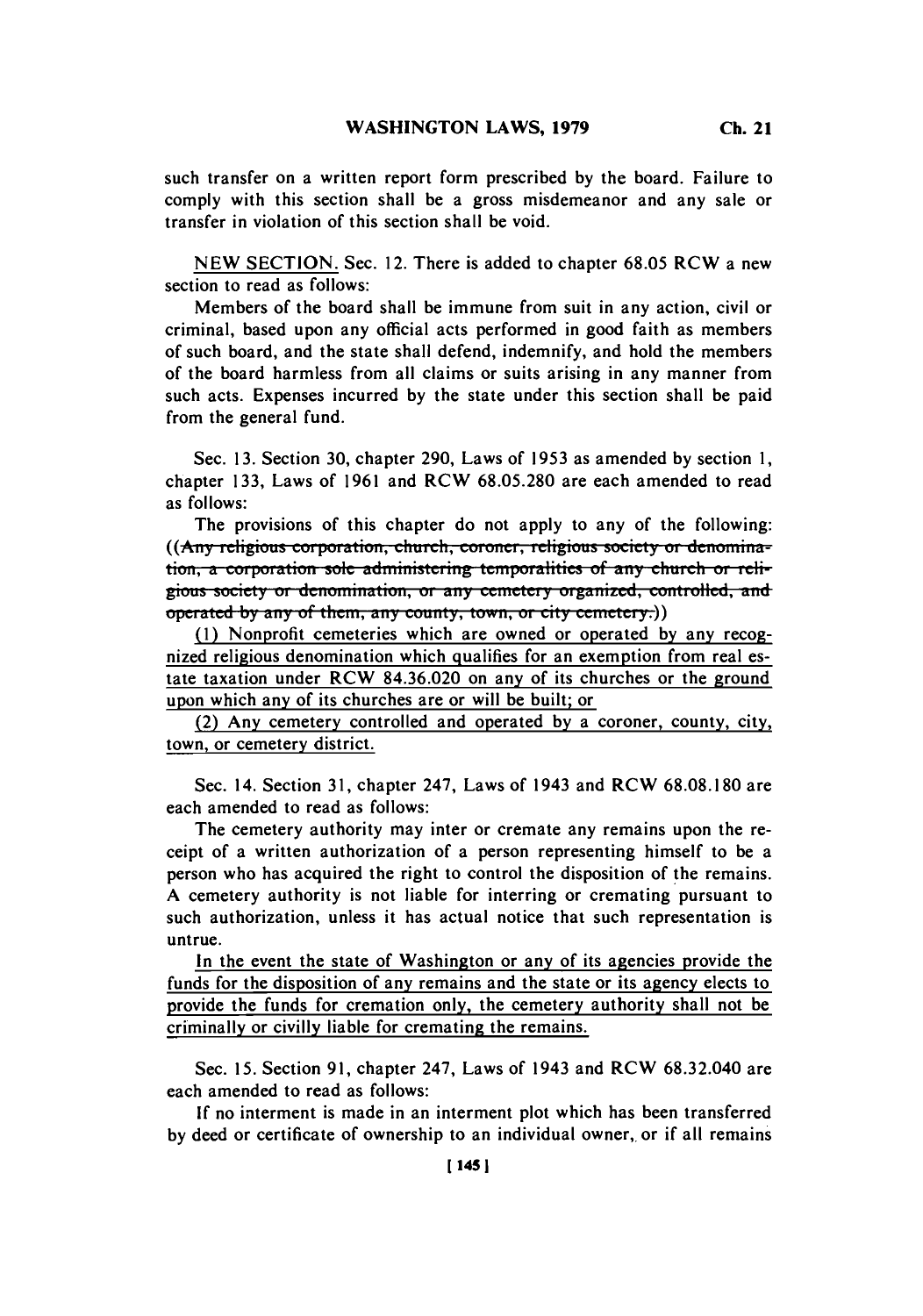#### C. **21WASHINGTON LAWS, 1979 Ch.** 21

previously interred are lawfully removed, upon the death of the owner, unless ((he)) the owner has disposed of the plot either ((in-his-will)) **by** specific devise or **by** a written declaration filed and recorded in the office of the cemetery authority, the plot descends to the surviving spouse or, if there is no surviving spouse, to the heirs at law of the owner subject to the rights of interment of the decedent ((and his surviving spouse)).

Sec. **16.** Section **98,** chapter 247, Laws of 1943 and RCW **68.32.060** are each amended to read as follows:

Whenever an interment of the remains of a member or of a relative of a member of the family of the record owner or of the remains of the record owner is made in a plot transferred **by** deed or certificate of ownership to an individual owner and both the owner and the surviving spouse, if any,  $die((s))$  with children then living without making disposition of the plot either ((in-his-will)) **by** a specific devise, or **by** a written declaration filed and recorded in the office of the cemetery authority, the plot ((thereby-becomes inalienable and shall be held as the family plot of the owner)) shall thereafter be held as a family plot and shall be subject to alienation only upon agreement of the children of the owner living at the time of said alienation.

Sec. **17.** Section 120, chapter 247, Laws of 1943 as amended **by** section **5,** chapter **290,** Laws of **1953** and RCW 68.40.020 are each amended to read as follows:

An endowment care cemetery may contain a small section which may be sold without endowment care, if the section is separately set off from the' remainder of the cemetery and if signs are kept prominently placed around the section designating it as a "nonendowment care section," in lettering equivalent to a minimum of forty-eight point black type. There shall be printed or stamped at the head of all contracts and certificates of ownership or deeds referring to plots in the section, the phrase "nonendowment care" in lettering equivalent to a minimum of ten point number two black type. PROVIDED, That no nonendowment care section may be established after the effective date of this **1979** act.

**NEW SECTION.** Sec. **18.** There is added to chapter 68.40 RCW a new section to read as follows:

After the effective date of this **1979** act, no nonendowment care cemetery may be established. However, any nonendowment care cemetery in existence on the effective date of this **1979** act may continue to operate as a nonendowment care cemetery.

Sec. **19.** Section **127,** chapter 247, Laws of 1943 as amended **by** section **13,** chapter **290,** Laws of **1953** and RCW 68.44.030 are each amended to read as follows:

Endowment care funds shall be kept invested in accordance with the provisions of RCW 30.24.020 subject to the following restrictions: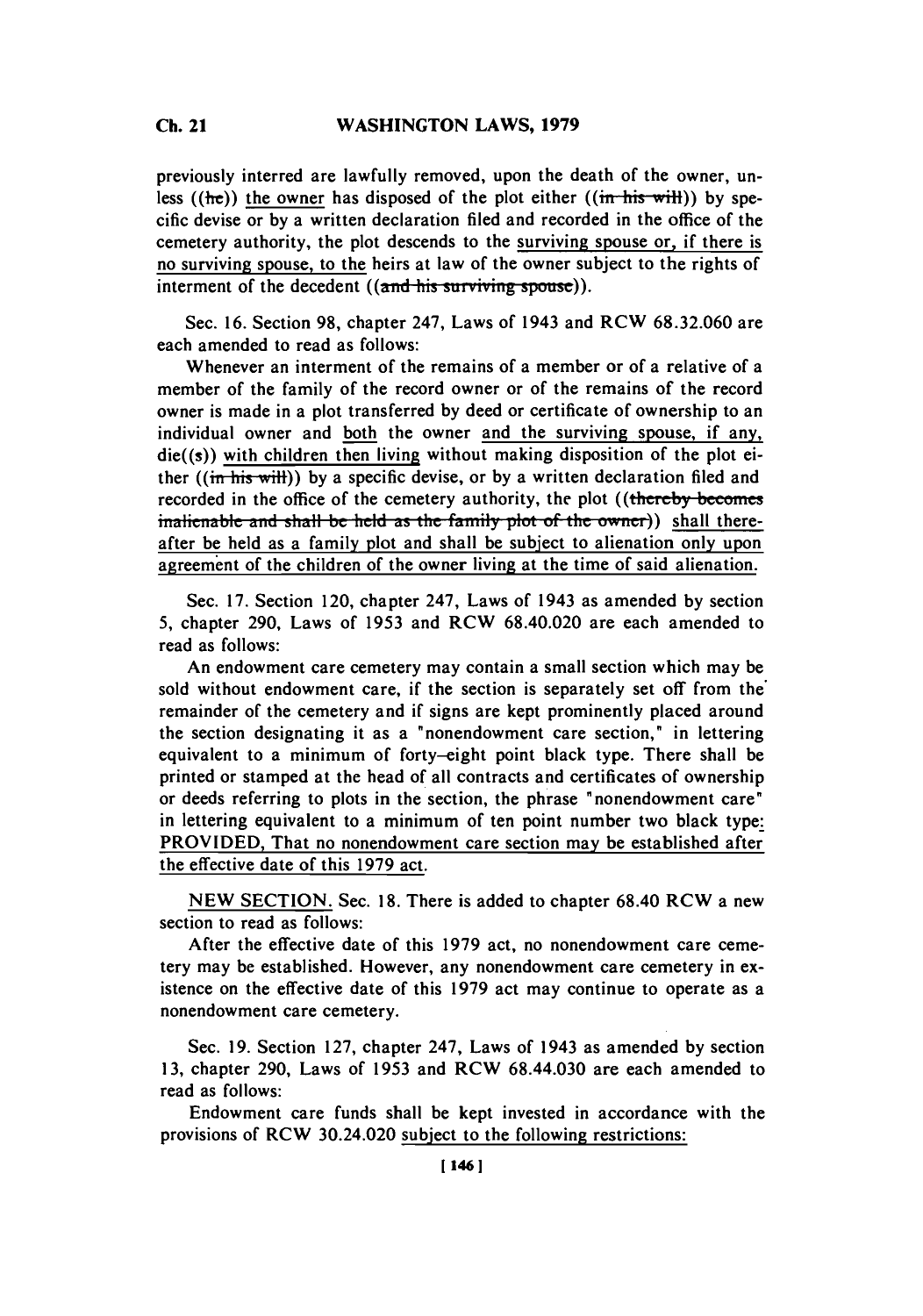(2) No funds shall be loaned to the cemetery authority, its agents, or employees, or to any corporation, partnership, or other business entity in which the cemetery authority has any ownership interest.

for himself, directly or indirectly.

**(3)** No funds shall be invested with persons or business entities operating in a business field directly related to cemeteries, including, but not limited to, mortuaries, monument production and sales, florists, and rental of funeral facilities.

(4) Notwithstanding any other provisions contained in this section, funds may be invested in any commercial bank, mutual savings bank, or savings and loan association duly chartered and operating under the laws of the United States or statutes of the state of Washington.

Sec. 20. Section 114, chapter 247, Laws of 1943 and RCW 68.44.140 are each amended to read as follows:

((No sum in excess of five percent of the income derived from the fund in any year shall be paid as compensation to the board of trustees for its services as trustee.)) Compensation to the board of trustees or trustee for services as trustee and other compensation for administration of trust funds shall not exceed in the aggregate the customary fees charged **by** banks and trust companies for like services.

Sec. 21. Section **115,** chapter 247, Laws of 1943 and RCW 68.44.150 are each amended to read as follows:

The cemetery authority or the persons in whose names the funds are held shall, annually, and within ninety days after the end of the calendar or fiscal year of the cemetery authority, make and keep on file  $((with it))$  for seven years a true and correct written report, verified on oath by an officer of the cemetery authority or **by** the oath of one or more of the trustees, showing the actual financial condition of the funds.

Sec. 22. Section **1,** chapter **68,** Laws of **1973** 1 st ex. sess. as amended **by** section **1,** chapter **55,** Laws of **1975** 1st ex. sess. and RCW **68.46.010** are each amended to read as follows:

Unless the context clearly indicates otherwise, the ((words-used)) following terms as used only in this chapter have the meaning given in this section:

**flU** "Prearrangement contract" means a contract for purchase of cemetery merchandise or services, unconstructed crypts or niches, or undeveloped graves to be furnished at a future date for a specific consideration which is paid in advance **by** one or more payments in one sum or **by** installment payments.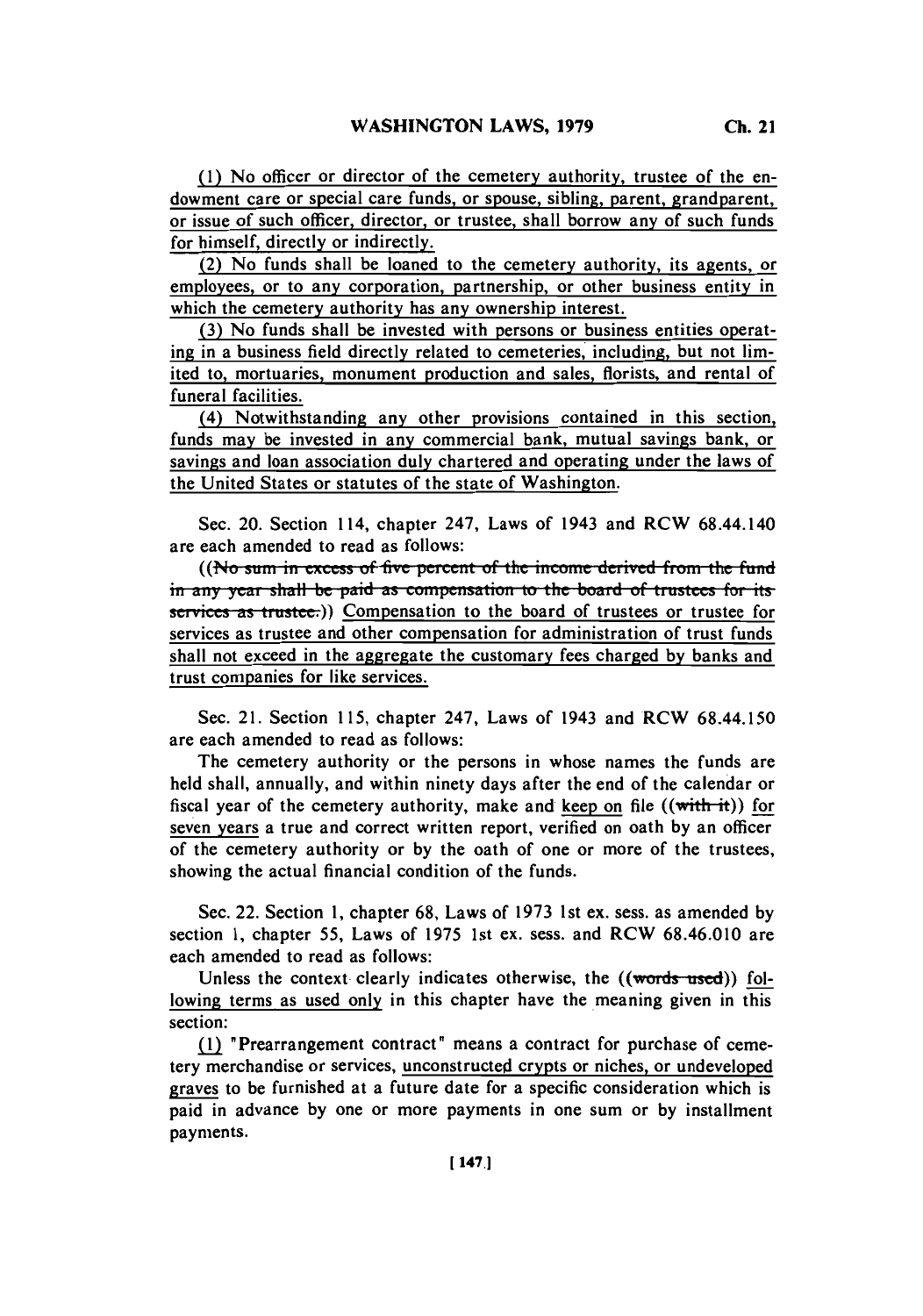(2) "Cemetery authority" shall have the same meaning as in **RCW 68-** .04.190, and shall also include any individual, partnership, firm, joint venture, corporation, company, association, or join stock company, any of which sells cemetery services or merchandise, unconstructed crypts or niches, or undeveloped graves through a prearrangement contract, but shall not include insurance companies licensed under chapter 48.05 **RCW.**

(3) "Cemetery merchandise or services" ((shall mean and include)) and merchandise or services' mean those services normally performed **by** cemetery authorities, including the sale of monuments, markers, memorials, nameplates, liners, vaults, boxes, urns, vases, interment services, or any one or more of them.

(4) 'Prearrangement trust fund' means all funds required to be maintained in one or more funds for the benefit of beneficiaries **by** either this chapter or **by** the terms of a prearrangement contract, as herein defined.

**(5** 'Depository' means a qualified public depository as defined **by** RCW **39.58.010,** a credit union as governed **by** chapter **31.12** RCW, a mutual savings bank as governed **by** Title **32** RCW, a savings and loan association -as governed **by** Title **33** RCW, and a federal credit union or a federal savings and loan association organized, operated, and governed **by** any act of congress, in which prearrangement funds are deposited **by** any cemetery authority.

**(6)** 'Board" means the cemetery board established under chapter **68.05** RCW or its authorized representative.

**(7)** "Undeveloped grave' means any grave in an area which a cemetery authority has not landscaped and groomed to the extent customary in the cemetery industry in that community.

**NEW SECTION.** Sec. **23.** There is added to chapter **68.46 RCW** a new section to read as follows:

No cemetery authority shall enter into prearrangement contracts in this state unless the cemetery authority has obtained a prearrangement sales license issued **by** the board or its authorized representative and such license is then current and valid.

Sec. 24. Section **3,** chapter **68,** Laws of **1973** 1 st ex. sess. and **RCW 68-** .46.030 are each amended to read as follows:

((Fifty percent of all funds collected in payment of each prearrangement contract, excluding sales tax and endowment care if such charge is made, may be retained by the cemetery authority.)) (1) A cemetery authority shall deposit in its prearrangement trust account a percentage of all funds collected in payment of each prearrangement contract equal to the greater *of:*

(a) Fifty percent of the contract price; or

**(b)** The percentage which the total of the wholesale cost of merchandise and the direct cost of services to be provided pursuant to the contract is of the total contract price.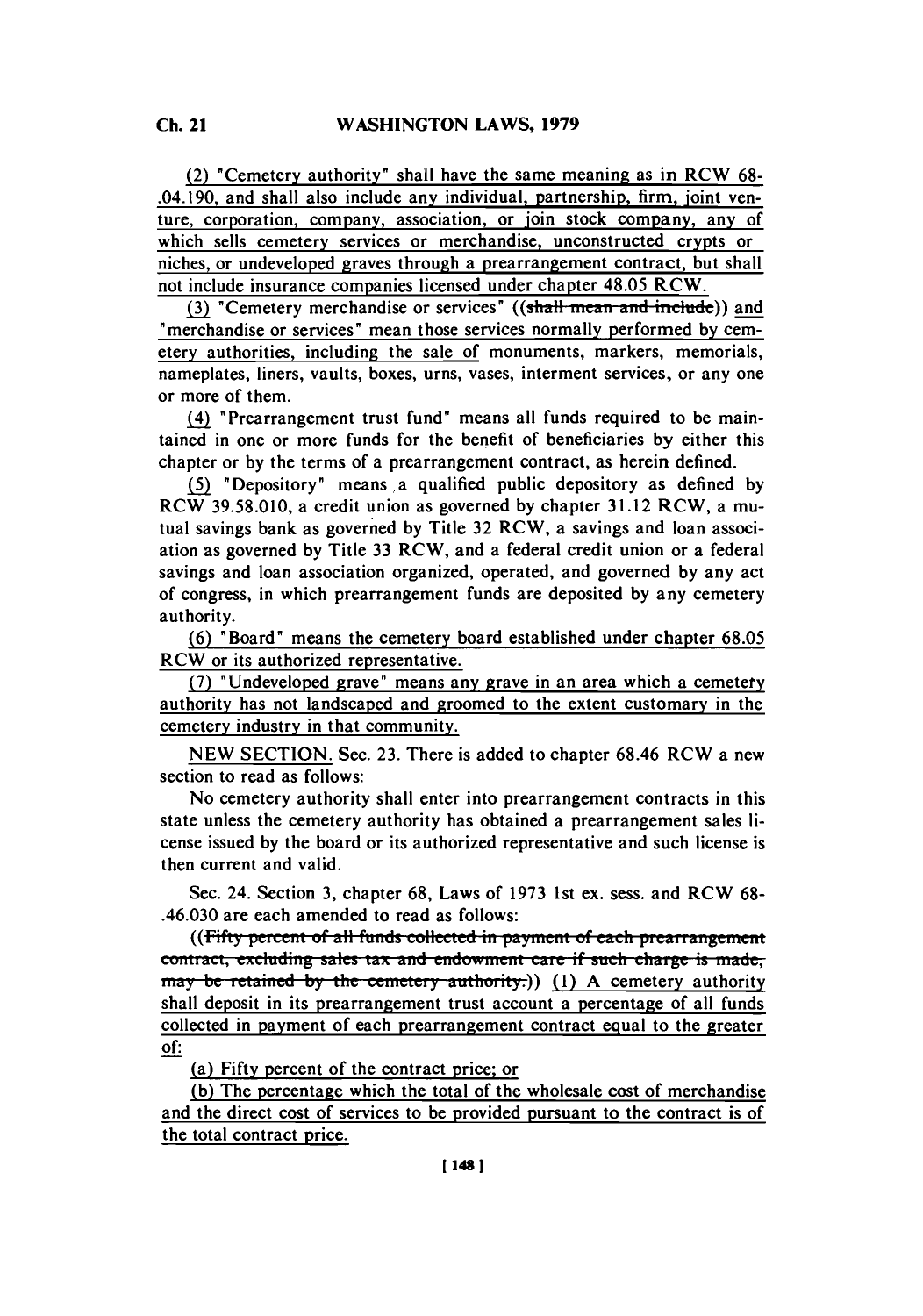(2) Any cemetery authority which does not **file** and maintain with the board a bond as provided in subsection (4) of this section shall deposit in its prearrangement trust fund **fifty** percent, or greater percentage as determined under subsection **(I)** of this section, of all moneys received in payment of each prearrangement contract, excluding sales tax and endowment care if such charge is made.

**(3)** Any cemetery authority which files and maintains with the board a bond as provided in subsection (4) of this section shall deposit in its prearrangement trust fund each payment as made on the last **fifty** percent, or greater percentage as determined under subsection **(1)** of this section, of each prearrangement contract, excluding sales tax and endowment care, if such charge is made.

(4) Each cemetery authority electing to make payments to its prearrangement trust fund pursuant to subsection **(3)** of this section shall file and maintain with the board a bond, issued **by** a surety company authorized to do business in the state, in the amount **by** which the cemetery authority's contingent liability for refunds pursuant to RCW **68.46.060** exceeds the amount deposited in its prearrangement trust fund. The bond shall run to the state and shall be conditioned that it is for the use and benefit of any person requesting a refund pursuant to RCW **68.46.060** if the cemetery authority does not promptly pay to said person the refund due pursuant to RCW **68.46.060.** In addition to any other remedy, every person not promptly receiving the refund due pursuant to RCW **68.46.060** may sue the surety for the refund. The liability of the surety shall not exceed the amount of the bond. Termination or cancellation shall not be effective unless notice is delivered **by** the surety to the board at least thirty days prior to the date of termination or cancellation. The board shall immediately notify the cemetery authority affected **by** the termination or cancellation **by** certified mail, return receipt requested. The cemetery authority shall thereupon obtain another bond or make such other arrangement as may be satisfactory to the board to assure its ability to make refunds pursuant to RCW 68.46.060.<br>**(5)** Deposits to the prearrangement trust fund shall be made not later

than the twentieth day of each month following receipt of each payment ((as made on the last fifty percent of each prearrangement contract, excluding sales tax and endowment care, if such charge is made)) required to **be** deposited.

**(6)** Any failure to fund a prearrangement contract as required **by** this section shall be grounds for revocation of the cemetery authorities' prearrangement sales license.

Sec. **25.** Section **6,** chapter **68,** Laws of **1973** 1st ex. sess. and RCW **68-** .46.060 are each amended to read as follows:

Any purchaser or beneficiary or beneficiaries may, upon written demand of any cemetery authority, demand that any prearrangement contract with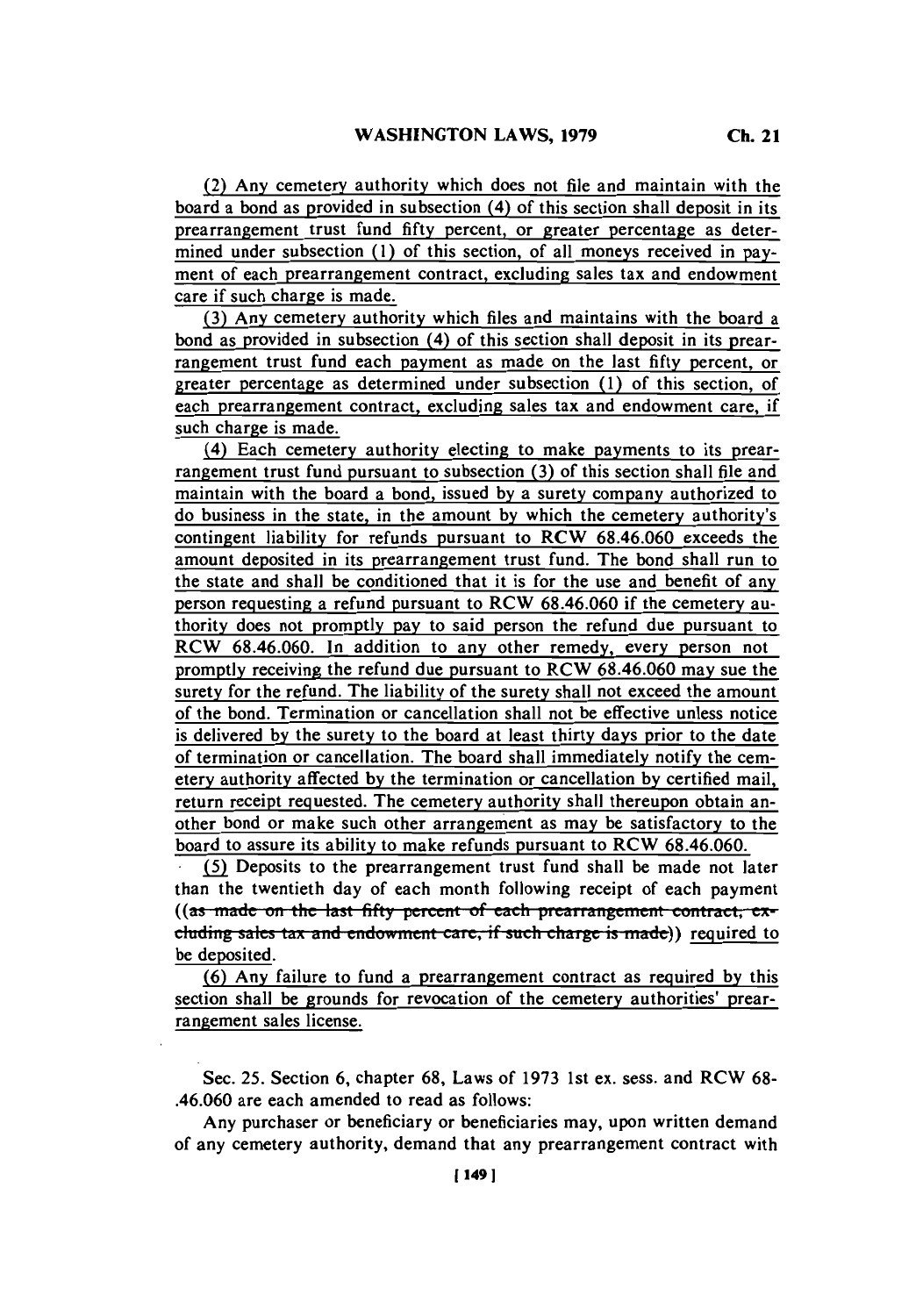## **C. 21WASHINGTON LAWS, 1979 Ch.** 21

such cemetery authority be terminated. In such event, the cemetery authority shall within thirty days refund to such purchaser or beneficiary or beneficiaries ((all moneys which have been deposited by such cemetery authority with any depository according to the provisions of this chapter, along with **such interest as may have been earned by the deposit of such moneys)** fifty percent of the moneys received less the cost of any merchandise delivered or services performed before the termination. In any case, where, under a prearrangement contract there is more than one beneficiary, no written demand as provided in this section shall be honored **by** any cemetery authority unless the written demand provided for herein shall bear the signatures of all of such beneficiaries.

Sec. **26.** Section **7,** chapter **68,** Laws of **1973** 1st ex. sess. and **RCW 68-** .46.070 are each amended to read as follows:

Prearrangement contracts shall ((automatically)) terminate upon demand of the purchaser of the contract if the cemetery authority shall go out of business, become insolvent or bankrupt, make an assignment for the benefit of creditors, or for any other reason be unable to fulfill the obligations under the contract, in which event, and upon demand **by** the purchaser or beneficiary or beneficiaries of any prearrangement contract, the depository of the prearrangement funds shall refund to purchasers of prearrangement contracts all funds deposited in accordance with said contracts, unless otherwise ordered **by** a court of competent jurisdiction.

**NEW SECTION.** Sec. **27.** There is added to chapter **68.46** RCW a new section to read as follows:

In the event the beneficiary or beneficiaries of a prearrangement contract make no claim within **fifty** years of the date of the contract for the merchandise and services provided in the prearrangement contract, the funds deposited in the prearrangement trust funds attributable to that contract and the interest on said funds shall be transferred to the cemetery authority's endowment fund to be used for the uses and purposes for which the endowment fund was established. However, the cemetery authority shall remain obligated for merchandise and services, unconstructed crypts or niches, and undeveloped graves under the terms of the prearrangement contract. Claims may be made for merchandise and services, unconstructed crypts or niches, and undeveloped graves on a prearrangement contract after the funds have been transferred to the endowment fund and shall be paid for from the endowment fund income to the extent of the funds attributable to the prearrangement contract.

**NEW SECTION.** Sec. **28.** There is added to chapter **68.46** RCW a new section to read as follows:

To apply for a prearrangement sales license, a cemetery authority shall:

- **(1)** File with the board its request showing:
- (a) Its name, location, and organization date;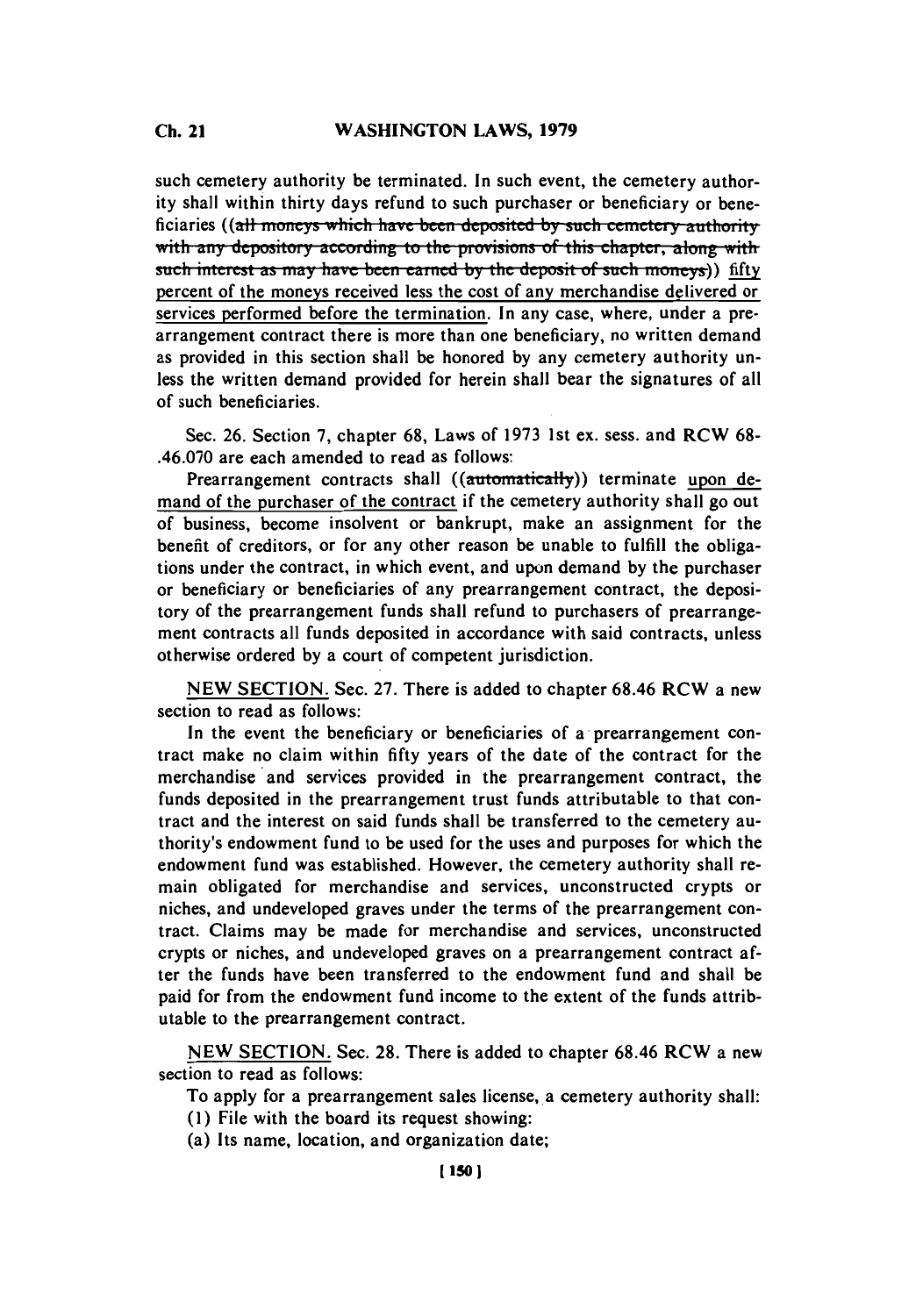(c) **A** statement of its current financial condition, management, and affairs on a form satisfactory to or furnished **by** the board; and

**(d)** Such other documents, stipulations, or information as the board may reasonably require to evidence compliance with the provisions of this chapter; and

(2) Deposit with the board the fees required **by** this chapter to be paid for filing the accompanying documents, and for the prearrangement sales license, if granted.

**NEW SECTION.** Sec. **29.** There is added to chapter **68.46** RCW a new section to read as follows:

**All** prearrangement sales licenses issued under this chapter shall be valid for one year unless extended **by** the board or its authorized representative for a maximum of thirty days, or such larger extension as the board shall allow for good cause shown.

The board shall set and shall collect in advance the fees required for licensing.

**All** fees so collected shall be remitted **by** the board to the state treasurer and the funds shall be credited to the cemetery board fund.

**NEW SECTION.** Sec. **30.** There is added to chapter **68.46** RCW a new section to read as follows:

The board or its authorized representative may refuse to renew or may revoke or suspend a cemetery authority's prearrangement sales license, if the cemetery authority:

**(1)** Fails to comply with any provision of this chapter or any proper order or regulation of the board;

(2) Is found **by** the board to be in such condition that further execution of prearrangement contracts would be hazardous to purchasers or beneficiaries and the people of this state;

**(3)** Refuses to be examined, or refuses to submit to examination or to produce its accounts, records, and files for examination **by** the board when required;

(4) Is found **by** the board after investigation or receipt of reliable information to be managed **by** persons who are incompetent or untrustworthy or so lacking in managerial experience as to make the proposed or continued operation hazardous to purchasers, beneficiaries, or the public; or

**(5)** Is found **by** the board to use false, misleading, or deceptive advertisements or sales methods.

**NEW** SECTION. Sec. **3 1.** There is added to chapter **68.46** RCW a new section to read as follows: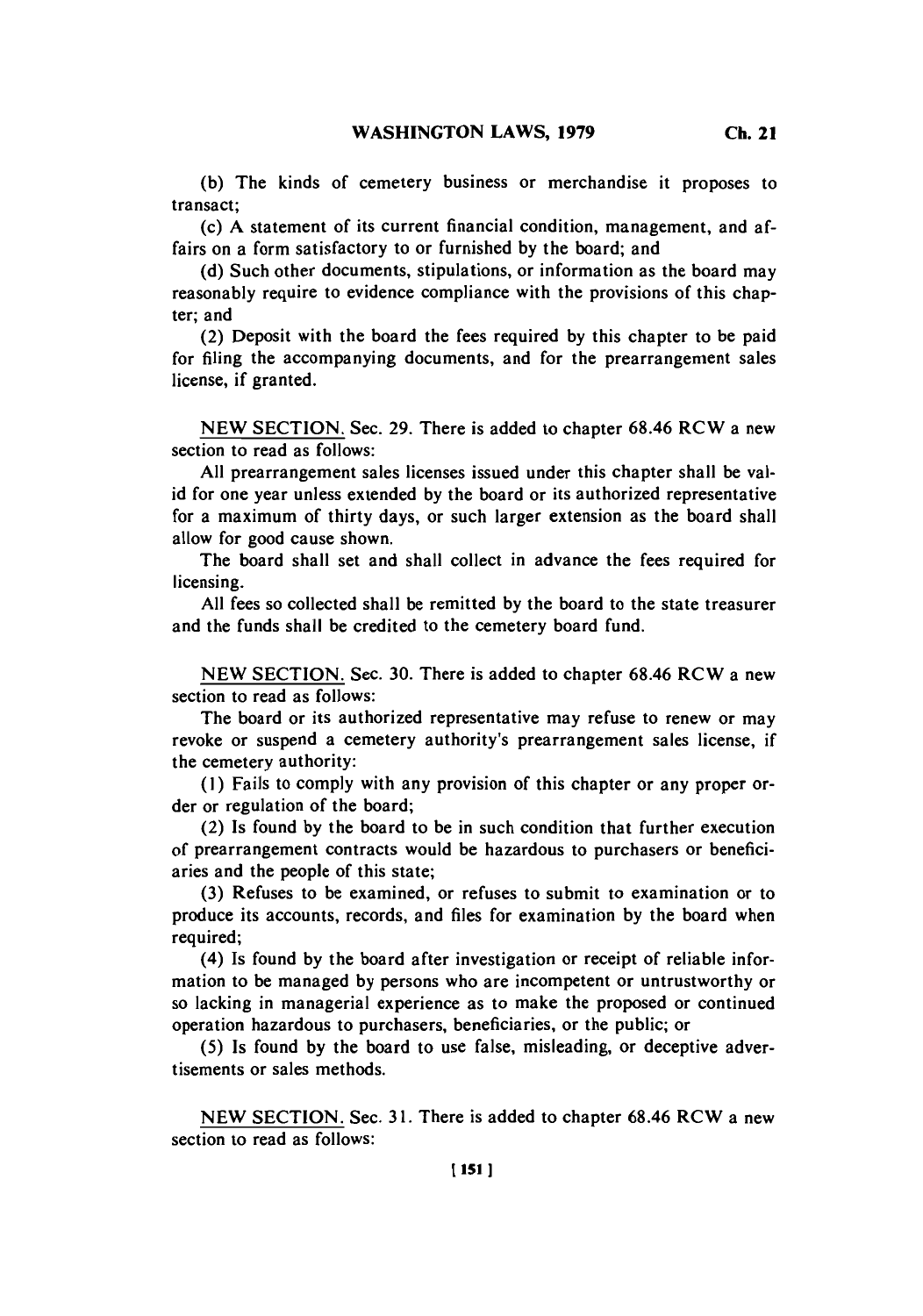## **C. 21WASHINGTON LAWS, 1979 Ch.** 21

The board or its authorized representative shall give a cemetery authority notice of its intention to suspend, revoke, or refuse to renew a prearrangement sales license, and shall grant the cemetery authority a hearing, in the manner required for contested cases under chapter 34.04 RCW, before the order of suspension, revocation, or refusal may become effective.

No cemetery authority whose prearrangement sales license has been suspended, revoked, or refused shall subsequently be authorized to enter into prearrangement contracts unless the grounds for such suspension, revocation, or refusal in the opinion of the board no longer exist and the cemetery authority is otherwise fully qualified. Any prearrangement sale **by** an unlicensed cemetery authority shall be voidable **by** the purchaser who shall be entitled to a full refund.

**NEW SECTION.** Sec. **32.** There is added to chapter **68.46** RCW a new section to read as follows:

**(1)** The board or its authorized representative may issue and serve upon a cemetery authority a notice of charges if in the opinion of the board or its authorized representative the cemetery authority:

(a) Is engaging in or has engaged in practices likely to endanger the future delivery of cemetery merchandise or services, unconstructed crypts or niches, or undeveloped graves;

**(b)** Is violating or has violated any statute of the state of Washington or any rule of the board; or

(c) Is about to do an act prohibited in (1)(a) or **(1)(b)** of this section when the opinion is based upon reasonable cause.

(2) The notice shall contain a statement of the facts constituting the alleged violation or practice and shall fix a time and place at which a hearing will be held to determine whether an order to cease and desist should issue against the cemetery authority. The hearing shall be set not earlier than ten nor later than thirty days after service of the notice unless a later date is set **by** the board or its authorized representative at the request of the cemetery authority.

Unless the cemetery authority appears at the hearing **by** a duly authorized representative it shall be deemed to have consented to the issuance of a cease and desist order. In the event of this consent or if upon the record made at the hearing the board finds that any violation or practice specified in the notice of charges has been established, the board may issue and serve upon the cemetery authority an order to cease and desist from the violation or practice. The order may require the cemetery authority and its directors, officers, employees, and agents to cease and desist from the violation or practice and may require the cemetery authority to take affirmative action to correct the conditions resulting from the violation or practice.

**(3) A** cease and desist order shall become effective at the expiration of ten days after service of the order upon the cemetery authority except that a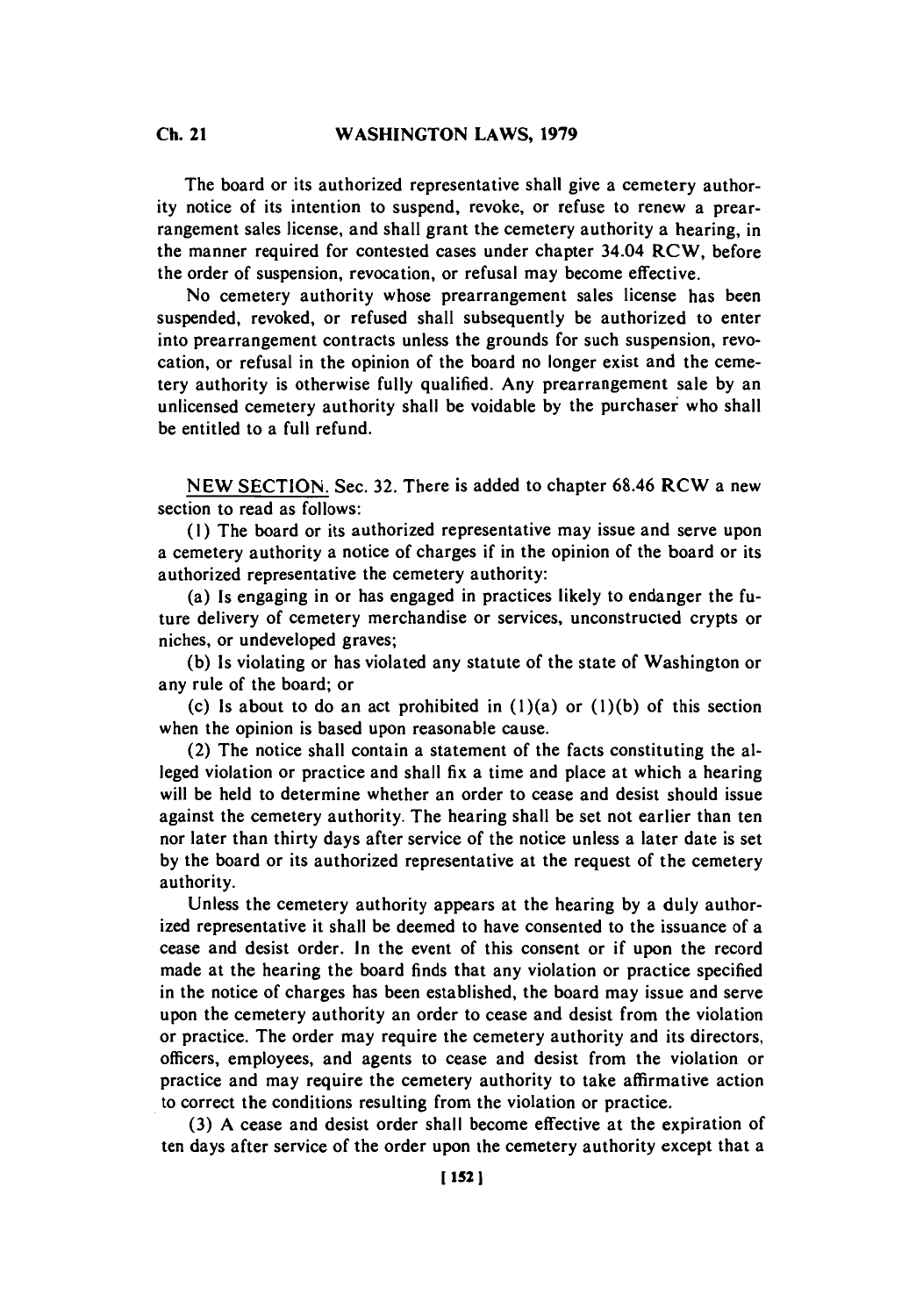cease and desist order issued upon consent shall become effective as provided in the order unless it is stayed, modified, terminated, or set aside **by** action of the board or a reviewing court.

(4) The powers of the board under this section are in addition to the power of the board to refuse to renew or to revoke or suspend a cemetery authority's prearrangement sales license.

**NEW SECTION.** Sec. **33.** There is added to chapter **68.46** RCW a new section to read as follows:

Whenever the board or its authorized representative determines that a cemetery authority is in violation of this chapter or that the continuation of acts or practices of the cemetery authority is likely to cause insolvency or substantial dissipation of assets or earnings of the cemetery authority or to otherwise seriously prejudice the interests of the purchasers or beneficiaries of prearrangement contracts, the board, or its authorized representative, may issue a temporary order requiring the cemetery authority to cease and desist from the violation or practice. The order shall become effective upon service on the cemetery authority and shall remain effective unless set aside, limited, or suspended **by** a court in proceedings under section 34 of this **1979** act or until the board dismisses the charges specified in the notice under section **32** of this **1979** act or until the effective date of a cease and desist order issued against the cemetery authority under section **32** of this **1979** act.

**NEW SECTION.** Sec. 34. There is added to chapter **68.46** RCW a new section to read as follows:

Within ten days after a cemetery authority has been served with a temporary cease and desist order, the cemetery authority may apply to the superior court in the county of its principal place of business for an injunction setting aside, limiting, or suspending the order pending completion of the administrative proceedings under section **32** of this **1979** act.

**NEW SECTION.** Sec. **35.** There is added to chapter **68.46** RCW a new section to read as follows:

Any administrative hearing under section **32** of this **1979** act may be held at such place as is designated **by** the board and shall be conducted in accordance with chapter 34.04 RCW.

Within sixty days after the hearing the board shall render a decision which shall include findings of fact upon which the decision is based and shall issue and serve upon each party to the proceeding an order or orders consistent with section **32** of this **1979** act.

Review of the decision shall be as provided in chapter 34.04 RCW.

**NEW SECTION.** Sec. **36.** There is added to chapter **68.46** RCW a new section to read as follows:

The board may apply to the superior court of the county of the principal place of business of the cemetery authority affected for enforcement of any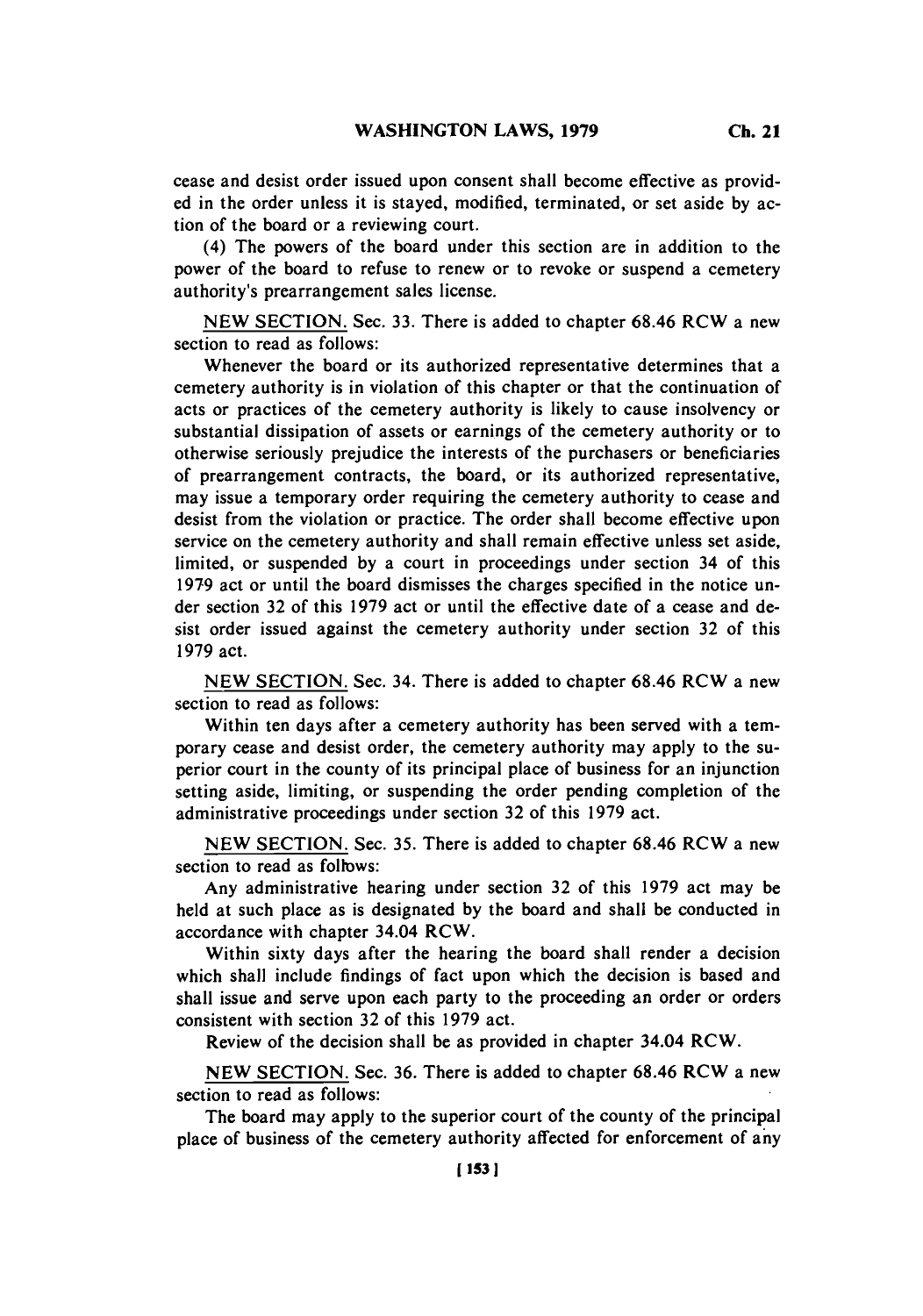**Ch.** 21

effective and outstanding order issued under section **32** or **33** of this **1979** act, and the court shall have jurisdiction to order compliance with the order.

**NEW SECTION.** Sec. **37.** There is added to chapter **68.46** RCW a new section to read as follows:

**(1)** Each authorized cemetery authority shall within ninety days after the close of its accounting year file with the board a true and accurate statement of its financial condition, transactions, and affairs for the preceding year. The statement shall be on such forms and shall contain such information as required **by** this chapter and **by** the board.

(2) The board shall suspend or revoke the prearrangement sales license **of** any cemetery authority which fails to file such a statement when due or after any extension of time which the board has, for good cause, granted.

**NEW SECTION.** Sec. **38.** There is added to chapter **68.46** RCW a new section to read as follows:

No cemetery authority shall use a prearrangement contract without first filing the form of such contract with the board: PROVIDED, That the board may order the cemetery authority to cease using any prearrangement contract form which:

**(1)** Is in violation of any provision of this chapter;

(2) Is misleading or deceptive; or

**(3)** Is being used in connection with solicitation **by** false, misleading or deceptive advertising or sales practices.

Use of a prearrangement contract form which is not on file with the board or which the board has ordered the cemetery authority not to use shall be a violation of this chapter.

**NEW SECTION.** Sec. **39.** There is added to chapter **68.46** RCW a new section to read as follows:

Any person who violates or aids or abets any person in the violation of any of the provisions of this chapter shall be guilty of a gross misdemeanor. **A** violation shall constitute an unfair practice under chapter **19.86** RCW and shall be grounds for revocation of the certificate of authority under chapter **68.05** RCW or revocation of the prearrangement sales license under this chapter. Retail installment transactions under this chapter shall be governed **by** chapter 63.14 RCW. The provisions of this chapter shall be cumulative and nonexclusive and shall not affect any other remedy available at law.

**NEW SECTION.** Sec. 40. There is added to chapter **68.46** RCW a new section to read as follows:

To qualify for and hold a prearrangement sales license a cemetery authority must comply with and qualify according to the provisions of this chapter.

Sec. 41. Section **6,** chapter **351,** Laws of **1977** ex. sess. and RCW **68-** .46.120 are each amended to read as follows: